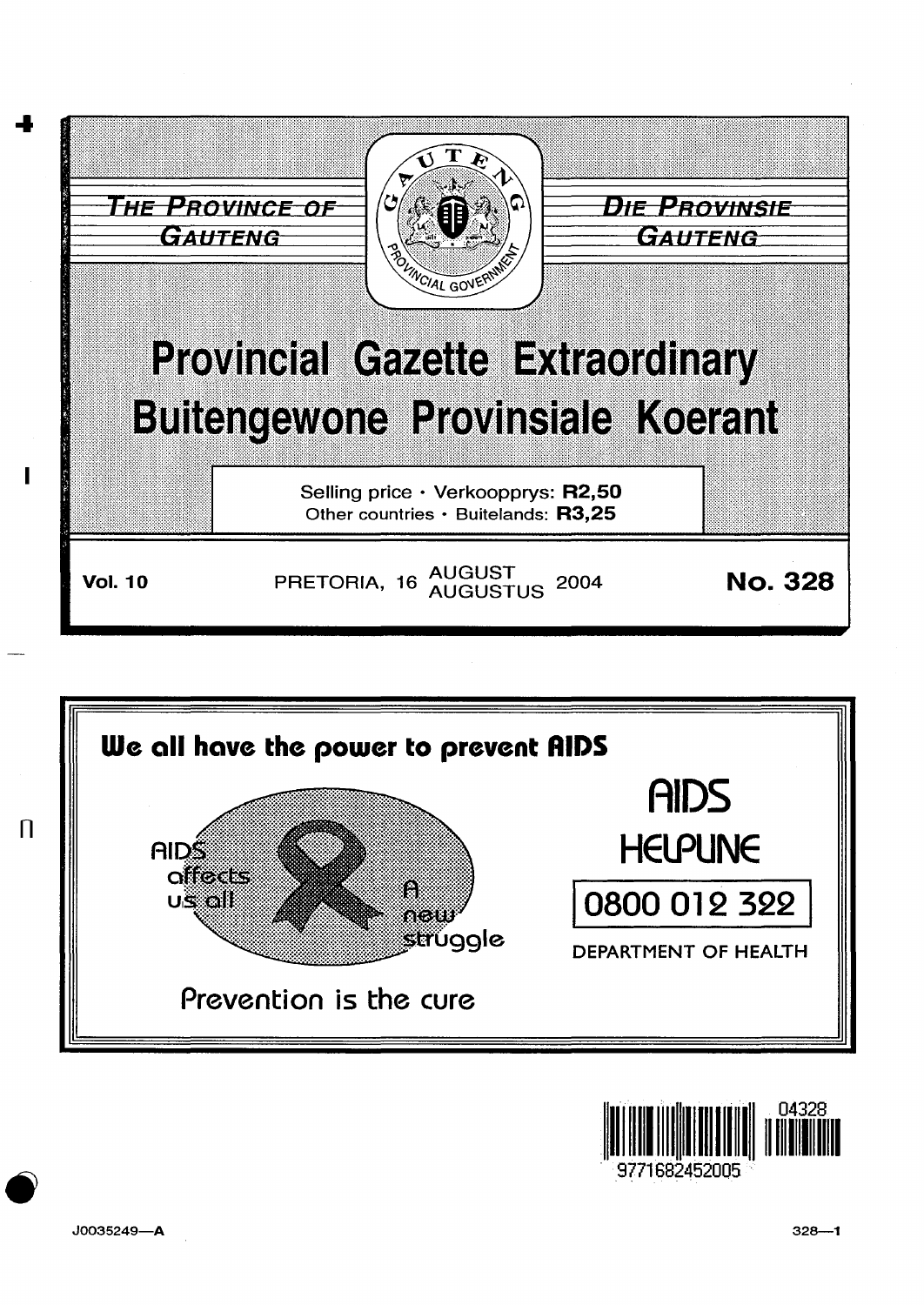$\mathbb{R}^2$ 

**CONTENTS • INHOUD** 

No. Page Gazette No. No.

# **LOCAL AUTHORITY NOTICE**

1753 Town-planning and Townships Ordinance ( 15/1986): Ekurhuleni Metropolitan Municipality: Declaration as an approved township: Rynfield Extension 48 ................................................................................................................... . 3 328

l,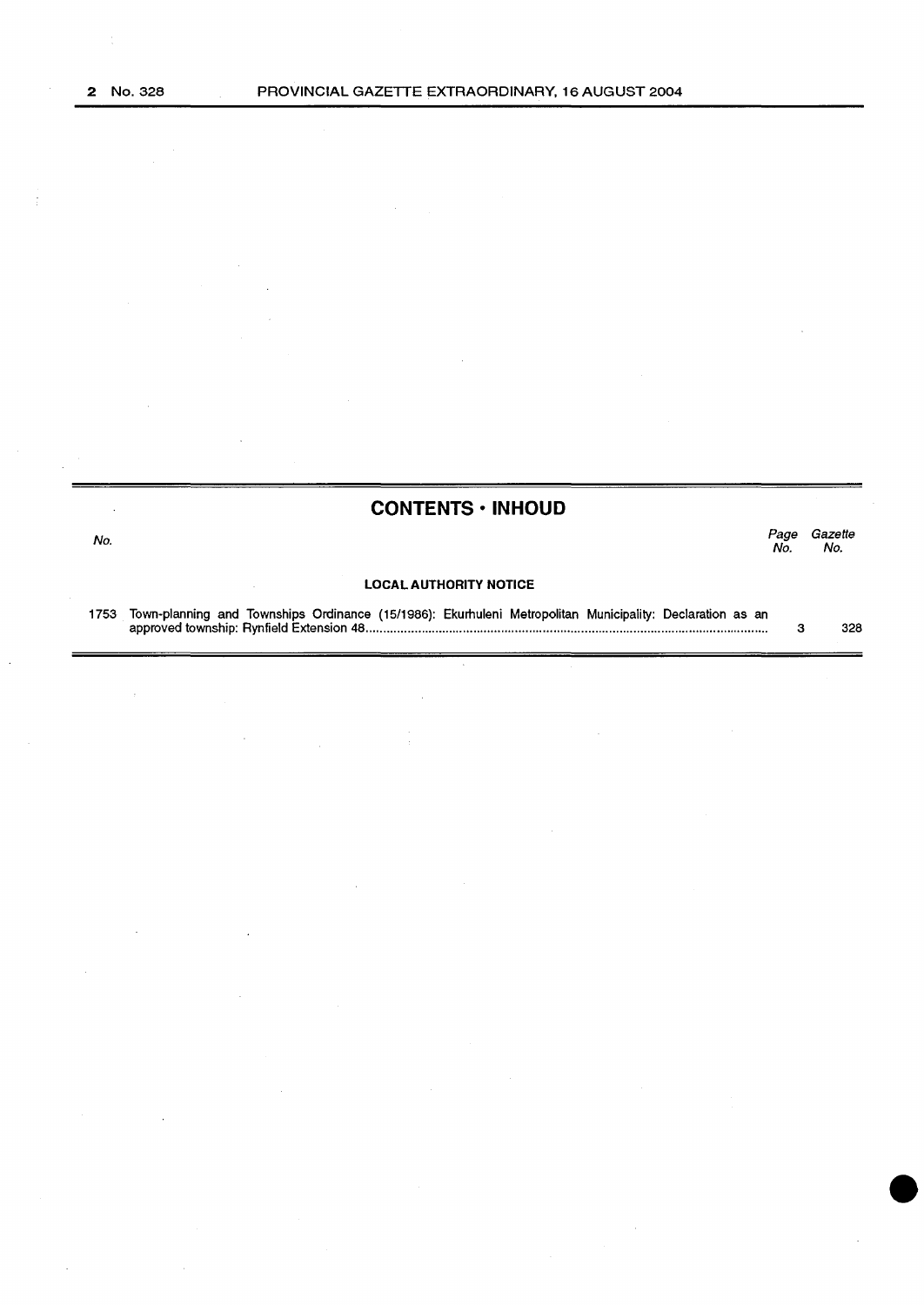# LOCAL AUTHORITY NOTICE

## LOCAL AUTHORITY NOTICE 1753

#### EKURHULENI METROPOLITAN MUNICIPALITY (BENONI SERVICE DELIVERY CENTRE)

#### DECLARATION AS APPROVED TOWNSHIP

In terms of section 103{1) of the Town-planning and Township Ordinance, 1986 (Ordinance No. 15 of 1986), the Ekurhuleni Metropolitan Municipality (Benoni Service Delivery Centre), hereby declares Rynfield Extension 48 to be an approved township, subject to the conditions set out in the schedule hereto.

#### **SCHEDULE**

STATEMENT OF CONDITIONS UNDER WHICH THE APPLICATION MADE BY DHS PROJECTS (PROPRIETARY) LIMITED (HEREAFTER REFERRED TO AS THE APPLICANT) UNDER THE PROVISIONS OF CHAPTER III PART C OF THE TOWN PLANNING AND TOWNSHIPS ORDINANCE, 1986 (ORDINANCE 15 OF 1986), FOR PERMISSION TO ESTABLISH A TOWNSHIP ON PORTION 144 (PORTION OF PORTION 23) OF THE FARM VLAKFONTEIN 691.R., HAS BEEN GRANTED.

### A. CONDITIONS OF ESTABLISHMENT.

(1) NAME.

The name of the township shall be Rynfield Extension 48.

(2) DESIGN.

The township shall consist of erven and streets as indicated on the General Plan No. 4019/2004.

(3) EXISTING CONDITIONS OF TITLE.

The property shall be subject to any existing conditions of title, excluding the following servitude which only affects Erf 3001:

"Subject to a servitude of habitatio in favour of the Transferors over that portion of the property indicated by the figures ABCDE on Servitude Diagram S.G. No. 1332/2003 annexed hereto."

STORMWATER DRAINAGE AND STREET CONSTRUCTION.<br>(a) The township owner shall, on request by the Local Au

(a) The township owner shall, on request by the Local Authority, submit for his approval a detailed scheme complete with plans, sections and specifications, prepared by a professional Engineer, who shall be a member of the South African Association of Consulting Engineers or SABTACO, for the collection and disposal of stormwater throughout the township by means of properly constructed works and for the construction, surfacing, kerbing and channelling of the streets therein together with the provision of such retaining walls as may be considered necessary by the Local Authority.

Furthermore, the scheme shall indicate the route and gradient by which each erf gains access to the street on which it abuts.<br>(b) The township owner shall when required to do so by the Local Authority, carry out the approv (b) The township owner shall, when required to do so by the Local Authority, carry out the approved scheme at his/her own expense on behalf of and to the satisfaction of the Local Authority under the supervision of the appointed Professional Engineer and shall, for this purpose, provide financial guarantees to the Local Authority as determined by it.

(c) The township owner shall be responsible for the maintenance of the streets and stormwater drainage system to the satisfaction of the Local Authority until the streets and stormwater drainage system have been constructed as set out in sub-clause (b) above.<br>(d) Shou

Should the township owner fail to comply with the provisions of (a), (b) and (c) hereof the Local Authority shall be entitled to do the work at the cost of the township owner.

(5) OBLIGATIONS IN REGARD TO ESSENTIAL SERVICES.

The township owner shall within such period as the Local Authority may determine, fulfill obligations in respect of the provision of water, electricity and sanitary services and the installation of systems therefore, as previously agreed upon between the township owner and the Local Authority.<br>(6) ENDOWMENT

**ENDOWMENT** 

The township owner shall, in terms of Section 98(2) and (3) of the Town Planning and Townships Ordinance, 15 of 1986, pay a lump sum endowment to the Local Authority for the provision of land for parks (public open space).

(7) ACCEPTANCE AND DISPOSAL OF STORMWATER.

The township owner shall arrange for the drainage of the township to fit in with that adjacent public roads, for all stormwater running off or being diverted from the roads to be received and disposed of.

(8) SOIL CONDITIONS.

Proposals to overcome detrimental soil conditions to the satisfaction of the Local Authority shall be contained in all building plans submitted for approval and all buildings shall be erected in accordance with the precautionary measures accepted by the Local Authority.

## B. CONDITIONS OF TITLE.

(1) All erven shall be subject to the following conditions imposed by the Local Authority in terms of the provisions of the Town Planning and Townships Ordinance, 15 of 1986: